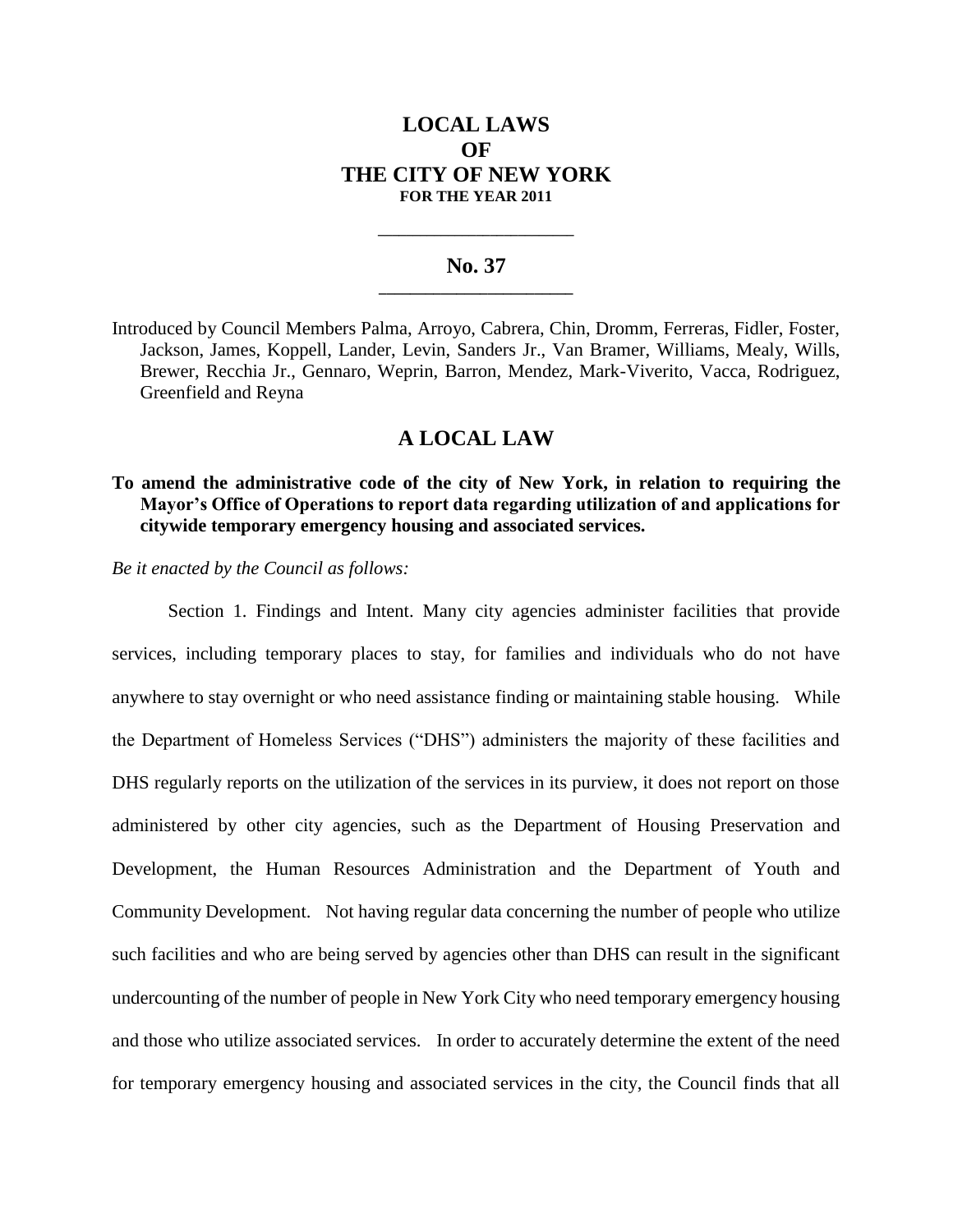agencies that provide such housing and services must routinely report the number of individuals and/or families who utilize such facilities.

§ 2. Chapter 1 of title 3 of the administrative code of the city of New York is amended by adding a new section 3-113 to read as follows:

*§3-113. a. Definitions. For the purposes of this section, the following terms shall have the following meanings:* 

*(1) "Adult" shall mean an individual 18 years of age or older;*

*(2) "Adult families" shall mean families comprised of adults and no children under the age of 18;*

*(3) "Children" shall mean individuals under the age of 18;*

*(4) "City-administered facilities" shall mean hotels, shelters and other accommodations or associated services, managed by or provided under contract or similar agreement with any city agency, provided to individuals or families who need temporary emergency housing or assistance finding or maintaining stable housing;*

*(5) "DHS" shall mean the department of homeless services;*

*(6) "DHS-administered facilities" shall mean city-administered facilities managed directly by DHS or by a provider under contract or similar agreement with DHS;*

*(7) "DHS drop-in centers" shall mean city-administered facilities that provide single adults with hot meals, showers, laundry facilities, clothing, medical care, recreational space, employment referrals and/or housing placement services, but not overnight housing;* 

*(8) "DHS faith-based beds" shall mean city-administered facilities that provide overnight housing to individuals, are affiliated with one or more religious groups and receive client referrals through organizations under contract with DHS;*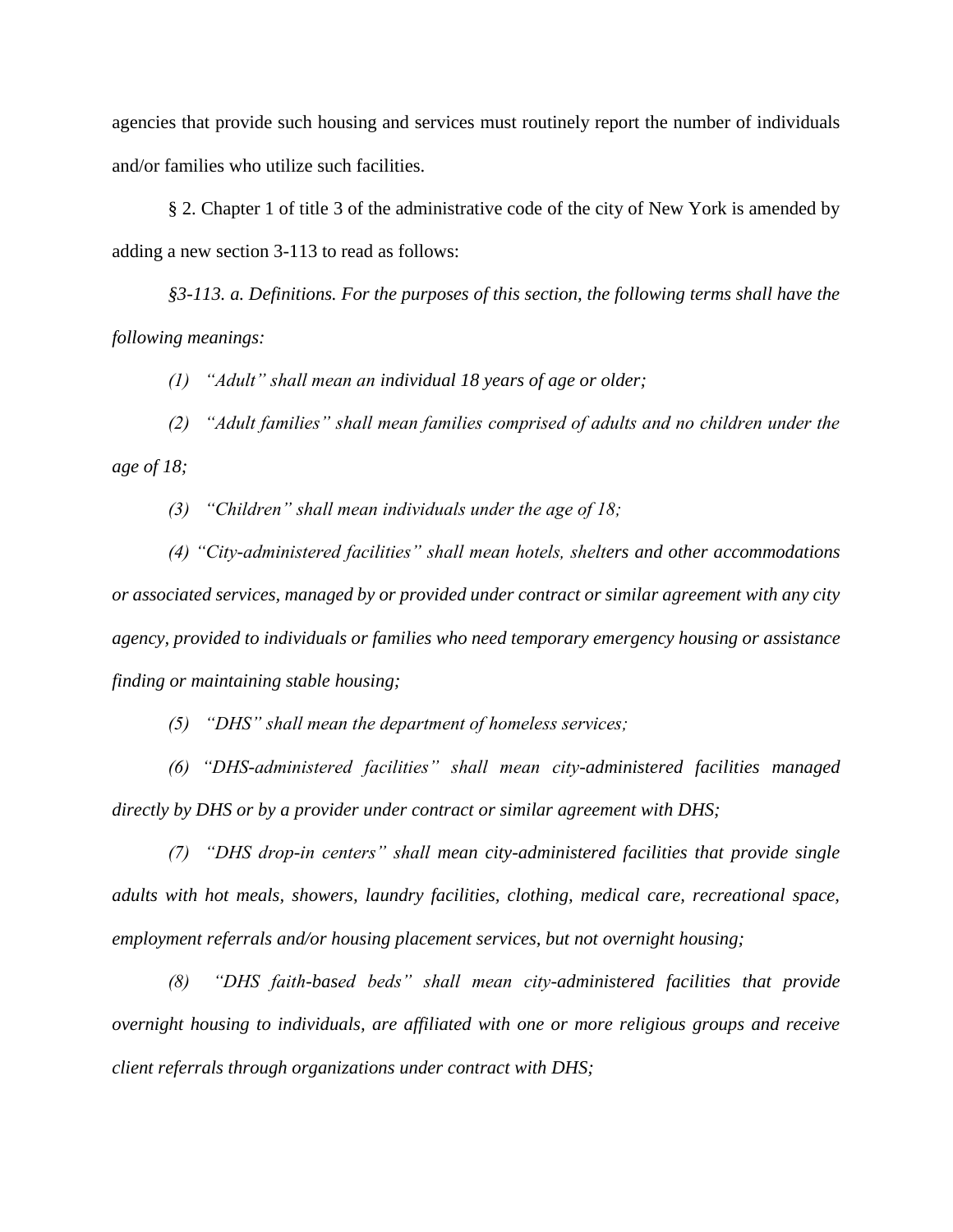*(9) "DHS safe havens" shall mean city-administered facilities that provide low-threshold, harm-reduction housing to chronic street homeless individuals, who are referred to such facilities through a DHS outreach program, without the obligation of entering into other supportive and rehabilitative services in order to reduce barriers to temporary housing;*

*(10) "DHS stabilization beds" shall mean city-administered facilities that provide a short-term housing option for a chronic street homeless individual while such individual works with his/her outreach team to locate a more permanent housing option;*

*(11) "DHS veterans shelters" shall mean city-administered facilities that provide short-term housing for people who actively served in the United States military;*

*(12) "DYCD" shall mean the department of youth and community development;*

*(13) "DYCD-administered crisis shelters" shall mean city-administered facilities that provide short-term emergency housing for runaway and homeless youth and are managed by a provider under contract or similar agreement with DYCD;*

*(14) "DYCD-administered drop-in centers" shall mean city-administered facilities that provide runaway and homeless youth and their families with services, counseling and referrals from trained youth workers;*

*(15) "DYCD-administered facilities" shall mean city-administered facilities managed by a provider under contract or similar agreement with DYCD;*

*(16) "DYCD-administered transitional independent living facilities" shall mean city-administered facilities that provide long-term residential services to runaway and homeless youth for up to 18 months and are managed by a provider under contract or similar agreement with DYCD;*

*(17) "Families with children" shall mean families with children under the age of 18,*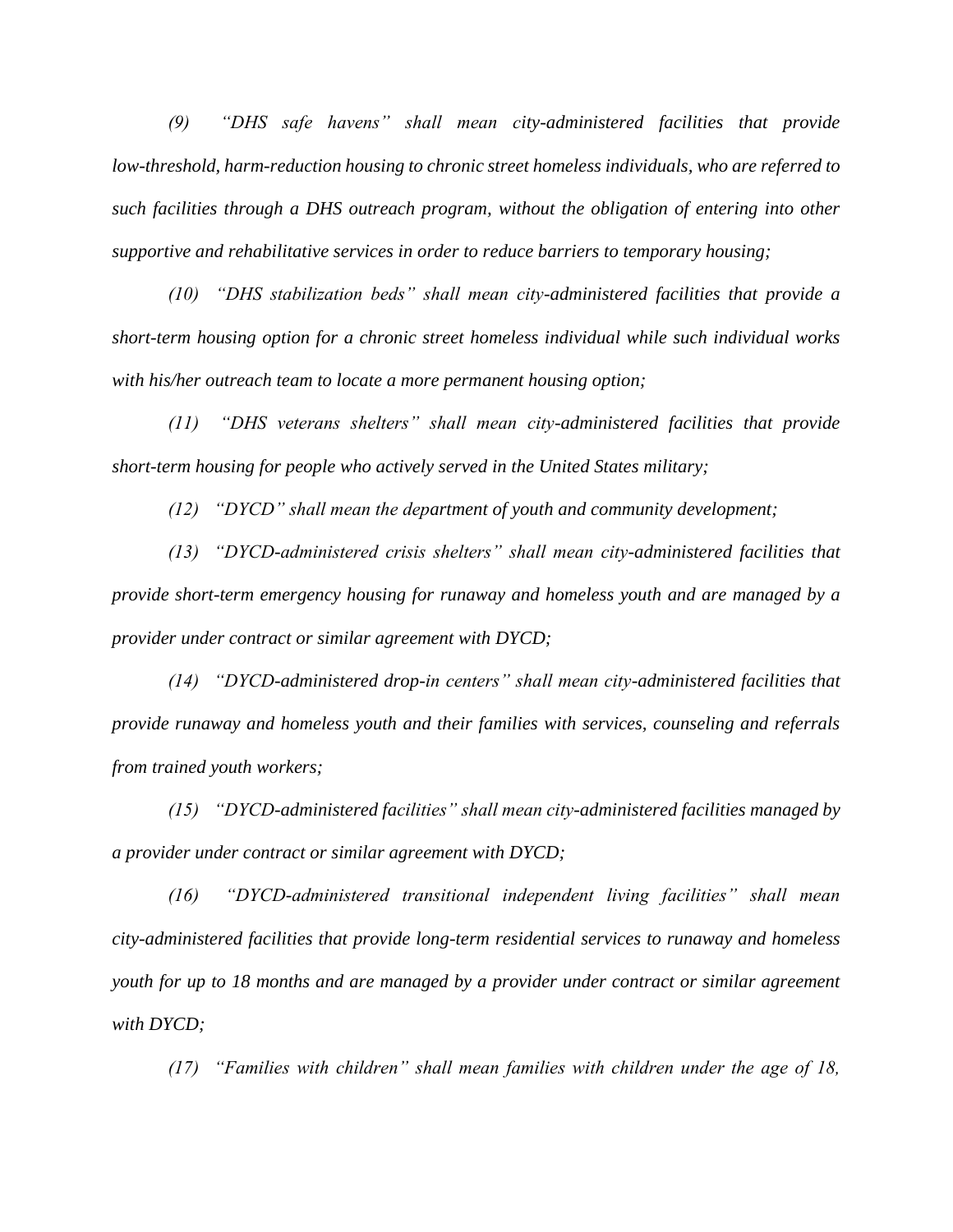*couples including at least one pregnant woman, single pregnant women, or parents or grandparents with a pregnant individual;* 

*(18) "HPD" shall mean the department of housing preservation and development;*

*(19) "HPD-administered facilities" shall mean city-administered facilities managed by a provider under contract or similar agreement with HPD;*

*(20) "HPD emergency facilities" shall mean shelters providing emergency shelter managed by a provider under contract or similar agreement with HPD;*

*(21) "HPD emergency hotels" shall mean hotels providing emergency shelter to individuals or families displaced from their homes managed by a provider under contract or similar agreement with HPD;*

*(22) "HRA" shall mean the human resources administration;*

*(23) "HRA-administered facilities" shall mean city-administered facilities managed directly by HRA or by a provider under contract or similar agreement with HRA, excluding non-emergency supportive housing;*

*(24) "HRA domestic violence shelters" shall mean shelters for victims of domestic violence managed directly by HRA or by a provider under contract or similar agreement with HRA;*

*(25) "HRA HASA emergency housing" shall mean single room occupancy hotels managed by a provider under contract or similar agreement with HRA to provide emergency shelter for recipients of services from the HIV/AIDS Services Administration;*

*(26) "HRA HASA transitional housing" shall mean congregate facilities managed by a provider under contract or similar agreement with HRA to provide emergency shelter for recipients of services from the HIV/AIDS Services Administration; and; and*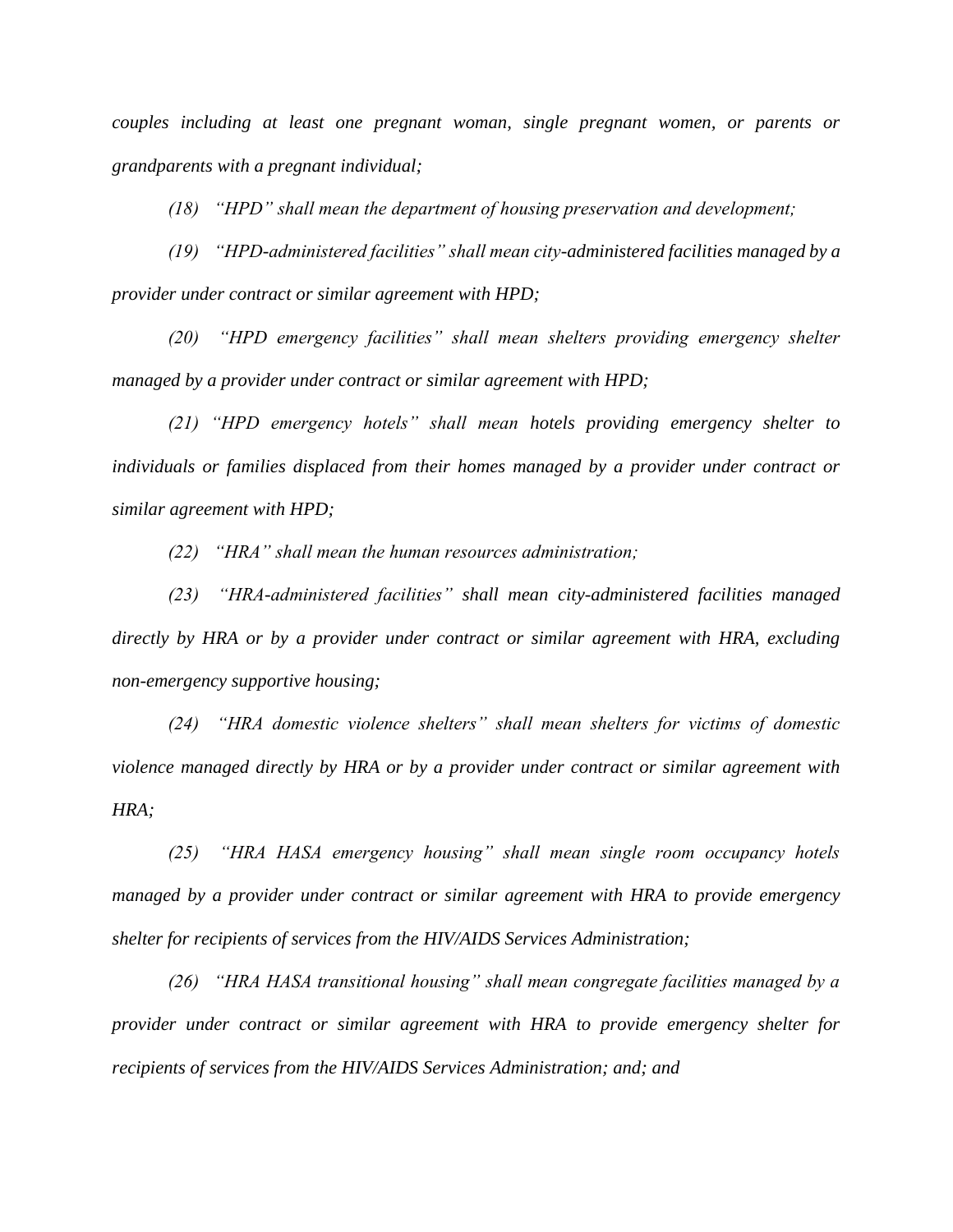*(27) "Unduplicated" shall mean counted only once within the reporting period.*

*b. Reports of citywide utilization data. The mayor's office of operations shall create a portal on the NYCStat page of the city's website, or any successor pages of such website that are substantially similar in form and function, in order to publish citywide data regarding the utilization of city-administered facilities. Commencing on November 1, 2011, and no later than the first day of each month thereafter, the mayor's office of operations shall for each month, calendar year and fiscal year publish via such portal the:* 

*(1) average daily overnight census for each of the following categories:* 

*A. DHS drop-in centers, disaggregated by single men, single women and total single adults; and*

*B. DHS faith-based facilities, disaggregated by single men, single women and total single adults.*

*(2) average daily overnight census; and (3) number of unduplicated persons or families utilizing city-administered facilities for each of the following categories:* 

*C. all DHS-administered facilities, disaggregated by families with children, adult families, total families, total adults in families, total children, single men, single women and total single adults;*

*D. DHS safe havens, disaggregated by single men, single women and total single adults;*

*E. DHS stabilization beds, disaggregated by single men, single women and total single adults;*

*F. DHS veterans shelters, disaggregated by single men, single women and total single adults;*

*G. HPD-administered facilities, disaggregated by families with children, adult families,*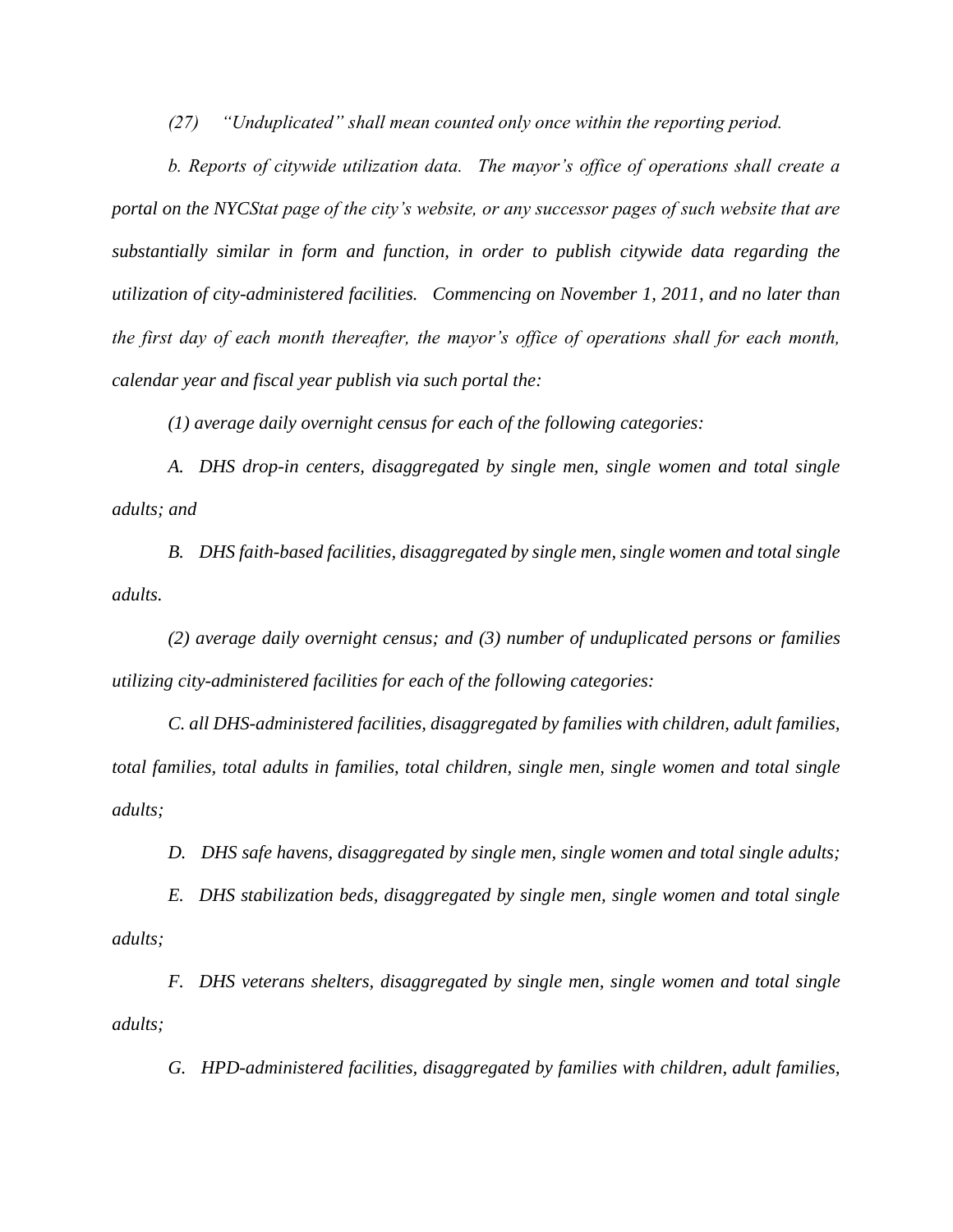*total families, total adults in families, total children, single men, single women and total single adults;*

*H. HPD emergency facilities, disaggregated by families with children, adult families, total families, total adults in families, total children, single men, single women and total single adults;*

*I. HPD emergency hotels, disaggregated by families with children, adult families, total families, total adults in families, total children, single men, single women and total single adults;*

*J. HRA-administered facilities, disaggregated by families with children, adult families, total families, total adults in families, total children, single men, single women and total single adults;*

*K. HRA domestic violence shelters, disaggregated by families with children, adult families, total families, total adults in families, total children, single men, single women and total single adults;*

*L. HRA HASA emergency housing, disaggregated by families with children, adult families, total families, total adults in families, total children, single men, single women and total single adults;*

*M. HRA HASA transitional housing, disaggregated by families with children, adult families, total families, total adults in families, total children, single men, single women and total single adults; and*

*N. all city-administered facilities, excluding DYCD-administered facilities, disaggregated by families with children, adult families, total families, total adults in families, total children, single men, single women and total single adults.*

*(4) average monthly utilization rates; and (5) number of unduplicated persons or families*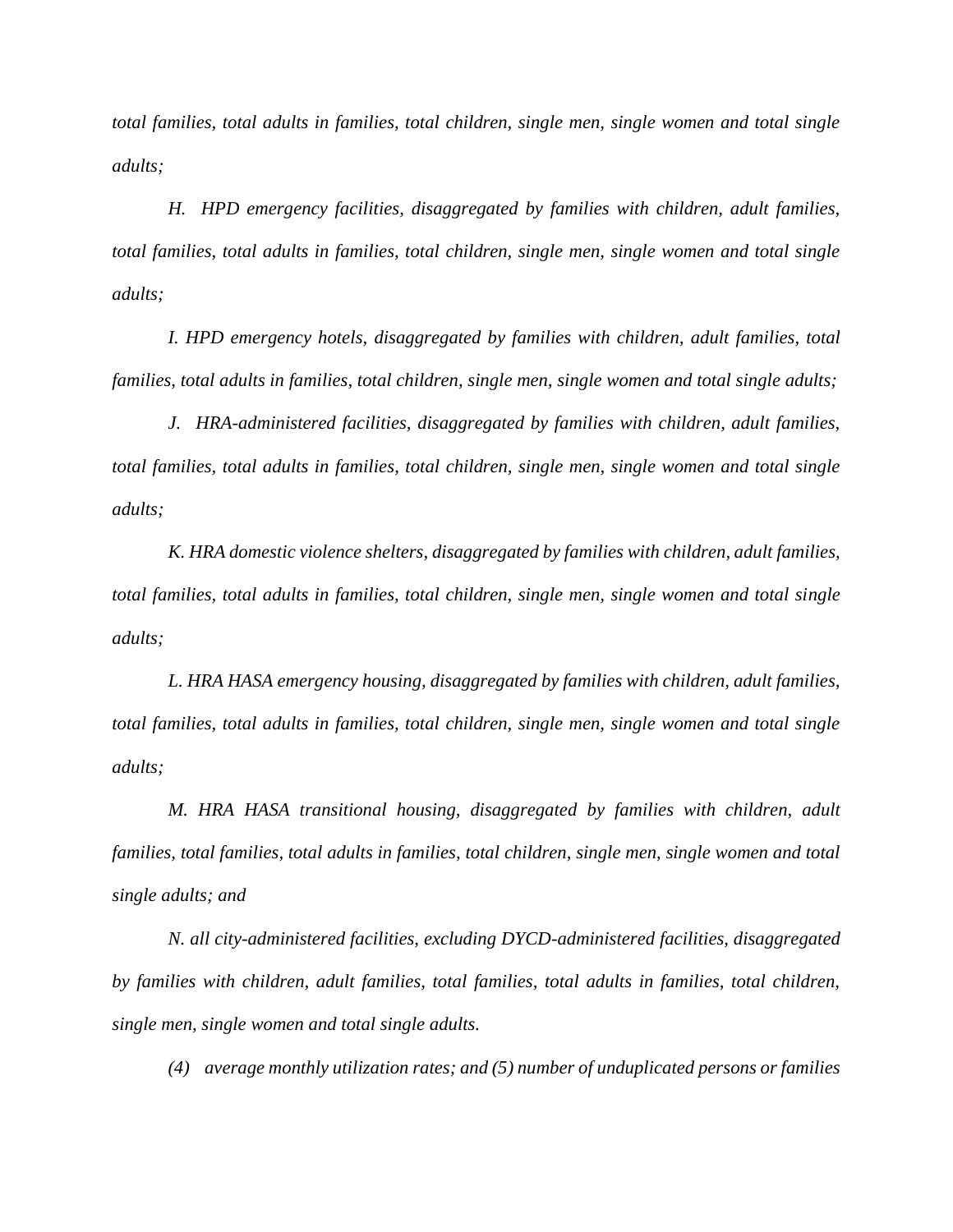*utilizing city-administered facilities for each of the following categories:*

*A. DYCD-administered facilities, disaggregated by families with children, adult families, total families, total adults in families, total children, single men, single women and total single adults ;*

*B. DYCD-administered crisis shelters, disaggregated by families with children, adult families, total families, total adults in families, total children, single men, single women and total single adults;*

*C. DYCD- administered drop-in centers, disaggregated by families with children, adult families, total families, total adults in families, total children, single men, single women and total single adults; and*

*D. DYCD-administered transitional independent living facilities, disaggregated by families with children, adult families, total families, total adults in families, total children, single men, single women and total single adults.*

*(6) the number of individuals who are on wait-lists for DYCD-administered facilities, to the extent such wait-lists exist, disaggregated by:* 

*A. type of DYCD-administered facility; and*

*B. families with children, adult families, total families, single men, single women, and total single adults.* 

*(7) the average length of stay disaggregated by:* 

*A. families with children, adult families, total families, single men, single women, and total single adults;* 

*B. type of DHS-administered facility, excluding DHS drop-in centers and DHS faith-based*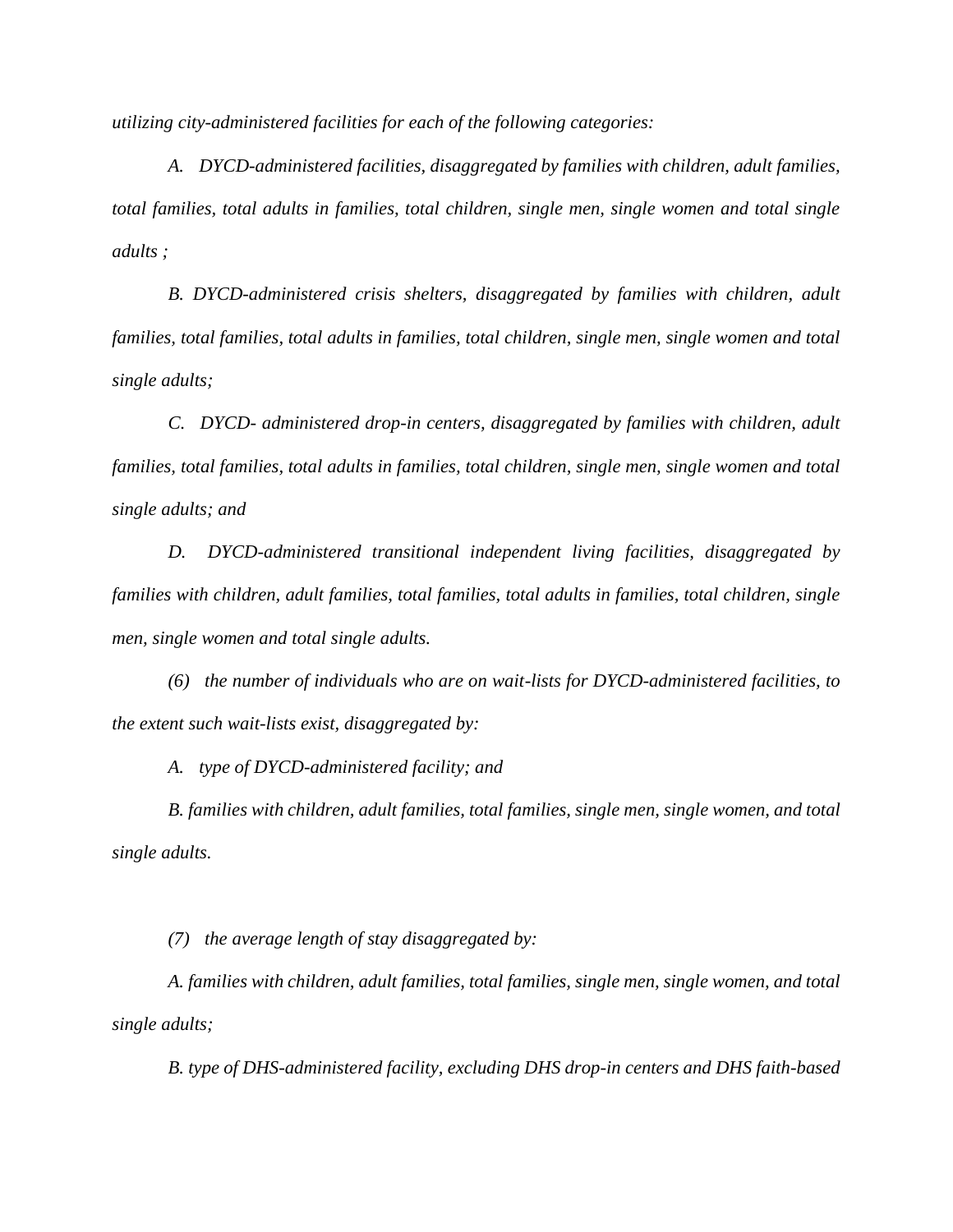*beds;* 

*C. type of DYCD-administered facility, excluding DYCD-administered drop-in centers;* 

*D. type of HPD-administered facility; and*

*E. type of HRA-administered facility.*

*(8) the total number of facilities, disaggregated by DHS-administered facilities and facilities not administered by DHS.* 

*c. Application and entrance data. Commencing on November 1, 2011, and no later than the first day of each month thereafter, the mayor's office of operations shall for each month, calendar year and fiscal year publish in the same location on the NYCStat website as the data posted pursuant to subdivision b of this section, the following data for those seeking admission and entrance to DHS-administered facilities: (1) the total number of:*

*A. applications;*

- *B. unduplicated applicants;*
- *C. applicants found eligible for shelter;*
- *D. entrants to DHS administered facilities; and*
- *E. unduplicated entrants to DHS-administered facilities.*

*The data required by subparagraphs A, B, C, D and E of this paragraph shall be disaggregated by families with children, adult families, total families, single men, single women, and total single adults;* 

- *(2) the number of families with children found eligible for city-administered facilities;*
- *(3) the percentage of eligible families with children who submitted one application;*
- *(4) the percentage of eligible families with children who submitted two applications;*
- *(5) the percentage of eligible families with children who submitted three applications;*